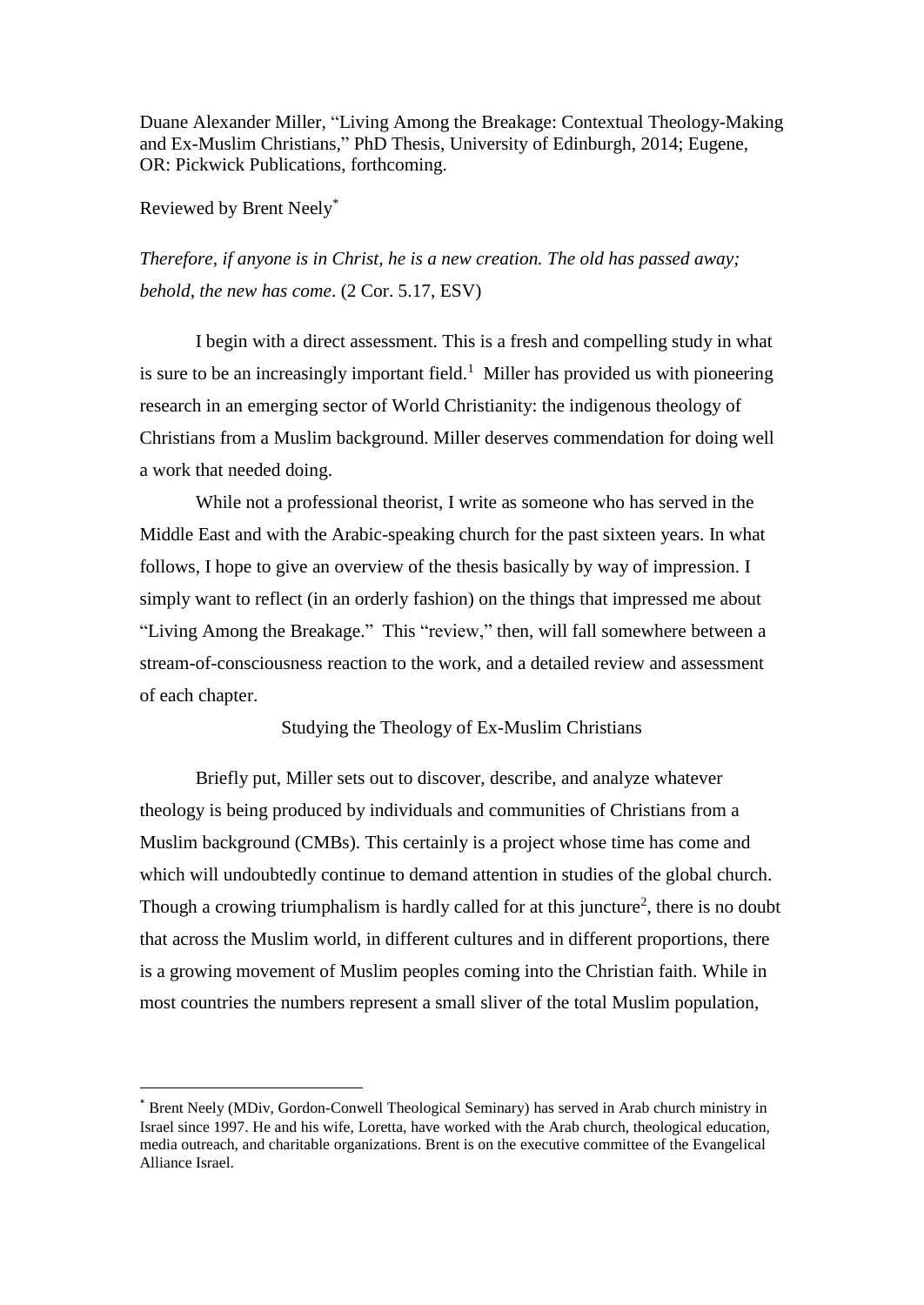the influx of Muslims into the church is no longer numerically imperceptible, nor mere wish-projection on the part of visionaries and zealots.

A key contribution of this study, then, is to elicit, search out, analyze, and order the "theology" being produced by these new groups of believers in Christ. The point is not that these CMB communities feature "professional theologians" or the publication of formal theological texts. No, rather, the point is that in reality the CMBs are "working out their faith" in practice, in church life, and in various forms of communication from popular-level books to online poetry. Thought, talk, and action about God (or even "for" God) constitute "theology."

Miller's task is to discover, digest, dissect, and then divulge this theology for the interested reader. It is, in a sense, to make the "informal," if not "formal," at least clear and ordered. Of course, Miller is aware of the various studies that have been done on *why* CMBs convert to Christianity, and does deal with reasons and trends that have been conducive to increased religious conversion from Islam to Christianity (social, geo-political, spiritual, emotional, economic, and technological reasons, for example). But, the focus and worthy contribution of this work is to give voice to the "new theology" emerging from within these communities. Broadly speaking, the first three chapters establish the field, the research question, the methodology, the analytic tools to be employed, and the historical-cultural-social context of the Muslim and ex-Muslim communities being addressed. Chapters four through six, then, constitute the core research itself, with chapter seven drawing threads together and the conclusion summing it all up.

It is important to note that the subjects of "Living Among the Breakage" are all very consciously "Christian." They have left Islam for Christianity. Both in sociological as well as spiritual terms, their experience is a break with the old, a movement into the new. (This is very much the case, even as the slow, sometimes painful, sometimes incomplete, stages of transition or liminality continue to define the lived reality of many of these believers.) Miller makes clear that the study is not examining communities linked to "hyper-contextualized" or "Insider Movement" expressions of "biblical faith." In Miller's own analysis, there may or may not be some implied critique of such models of enculturating the Gospel, but on the terms of the CMBs studied, there is no uncertainty: *they adamantly self-identify as Christians*, or at least wish to do so to every extent feasible. While in no way desiring alienation from family or culture, the CMBs, on the whole, repudiate Islam and its perceived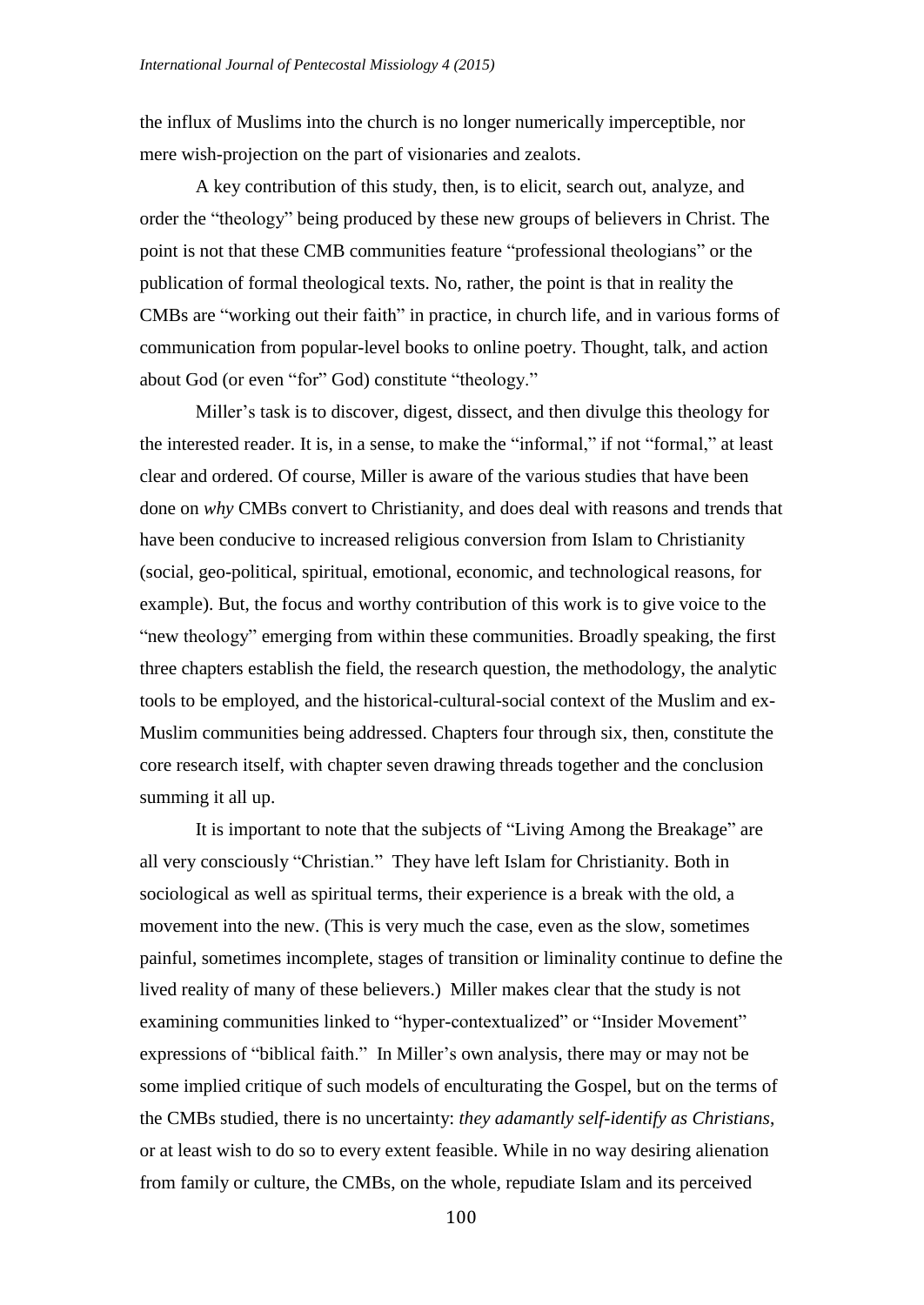deleterious impact on their home societies. For many of them, anything less than a full identification with the global Christian Church, the body of Messiah, is something less than full discipleship.

Methods and Models for Studying Christians from a Muslim Background

Miller carried out his research by personal interviews, fieldwork, and observation, as well as through copious reading and analysis. He uses three basic sources for his research:

- 1. One source is the study of the intellectual products of CMBs. That is, he examines their writings and communications. These range from books (which are most often auto-biographical conversion narratives) to poetry.<sup>3</sup> This category also includes personal communication between Miller and various individuals whether in a "live" interview format or via email.
- 2. A second source studied was a newly-formed CMB Arabophone church in a Middle Eastern setting. This group has had its ups and downs in its few years of existence. It was planted by an evangelical Christian Arabophone church in a nearby city. The fact of its substantial membership, even its existence, is quite remarkable. Yet it subsists on the margins of its own village community. Open displays of Christian faith are not tolerated locally. Initiation rites (baptism) pose genuine risks for the convert. And, there is as of yet no strong development of local leadership. The church remains dependent on its patron, the planting church. (Whether the dearth of local leadership is primarily a consequence of the difficulty of developing strong leaders imbued with Christian<sup>4</sup> values in that Islamic environment or whether the problem lies with the hesitancy of the local evangelical Christian Arab patrons to trust and release may be debated.) Miller had good access to the leadership of the "founding" church, some access to the local leaders of the CMB church, but nothing like unfettered access to the "laity" of the community.
- 3. The final objects of study in the thesis are several growing, thriving (as well as splitting and collapsing) CMB churches in the USA and UK,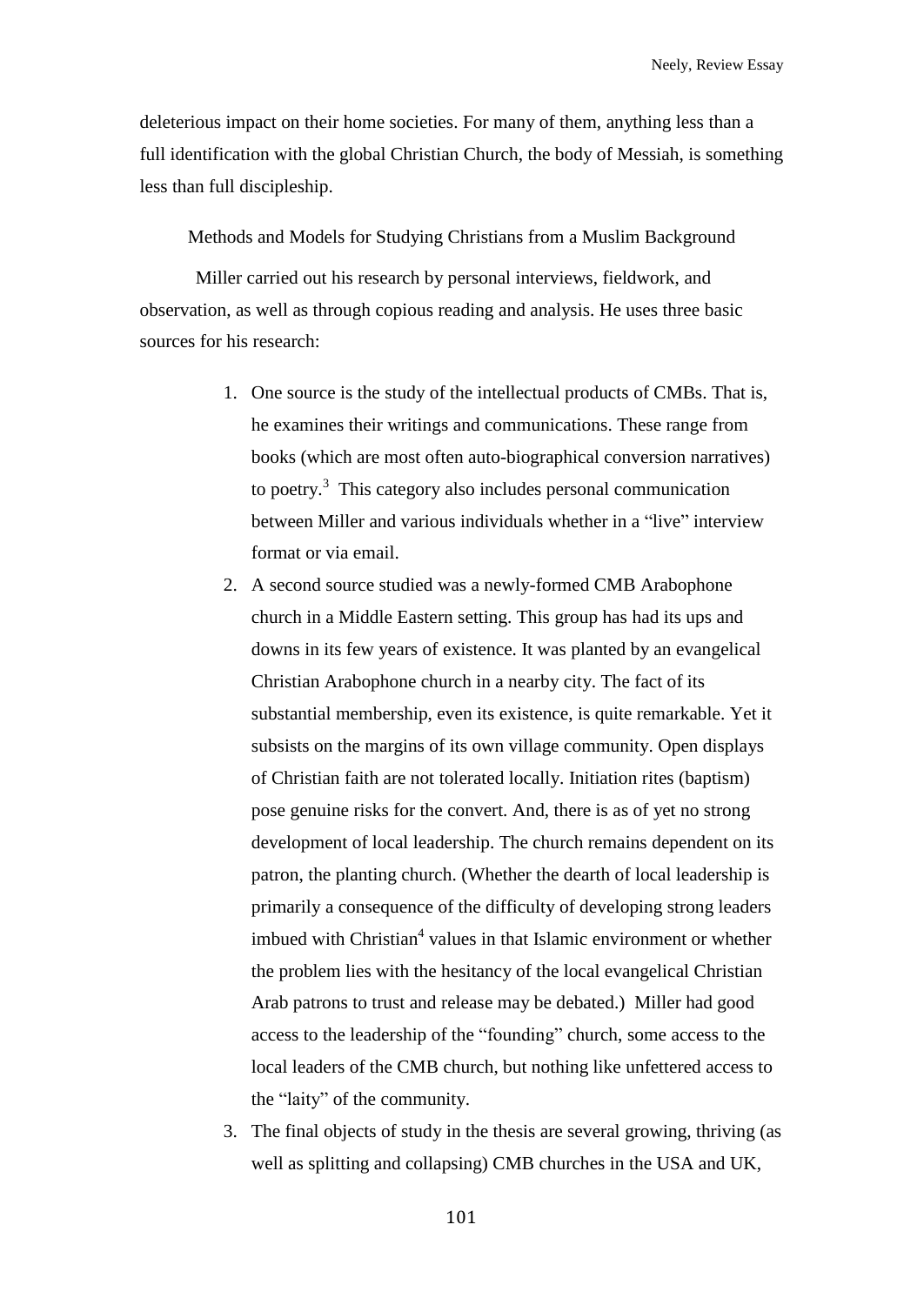churches composed of members of the Iranian diaspora. These Iranian Christian churches are part of what is probably the most dynamic and largest movement into Christianity among a Muslim people group rooted in the Middle East.<sup>5</sup> Of course, there are also considerable numbers of Iranian CMBs in the West who are more-or-less assimilated into the mainstream churches of their host countries. As the groups studied are in the West,<sup>6</sup> Miller's level of access and the level of freedom enjoyed by these groups were considerable.

There are an almost limitless number of factors that could be considered when studying CMB theology in context. So much can be said with respect to the interaction of cultures ("Western" with "Eastern"); socio-economic or geo-political factors<sup>7</sup>; apostasy laws in Islamic settings; the influence of communally-oriented vs. individually-oriented cultures; and so on. All these are relevant elements that surface throughout the study, not least in the successive chapters dedicated to the Arabicspeaking congregation (chapter four), the CMB writings (chapter five), and the Iranian fellowships (chapter six). The seventh and final chapter<sup>8</sup> aims to distill and translate the many findings into an ordered structure.

In framing the study of these nascent communities of faith, Miller finds assistance from various theoretical and anthropological models. I will not attempt to unpack these models in this review, but these paradigms *are* often helpful in clarifying the complexities of context as the converts negotiate between "old" and "new"; between "freedom in Christ" and rigid (Islamic) power structures under which many of them live; and between two identities: the Muslim *umma* (which will not readily release a dissenter) and the new community of faith (which may be a CMB church with no social capital or a pre-existing Christian church hesitant to fully embrace the CMB).

The research highlights the new convert's struggle with "liminality" or ambiguity as she seeks to fully and truly transition from Islam into Christianity, to transition socially, legally, and openly; this struggle is depicted with depth and texture, in part by use of the various theoretical models. And, in fact, the struggle to express a new Christian theology, a "CMB theology," is part and parcel of the struggle of these new communities to articulate a new and "situated" Christian identity. As Miller shows, questions of belief, faith, ritual, and so on, are very much questions of identity.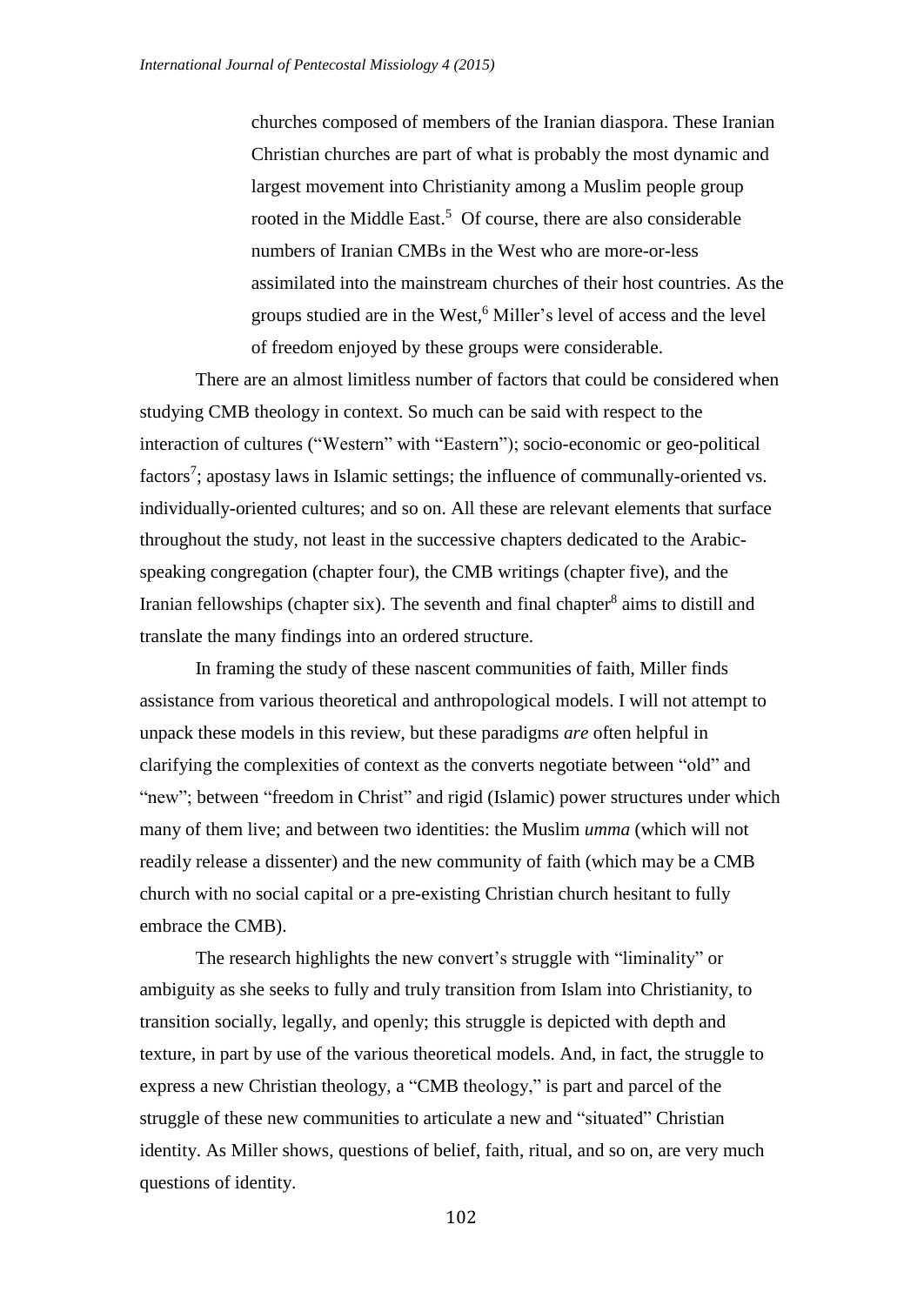Neely, Review Essay

This brings me to one of Miller's chosen theoretical models which I found refreshing and convincing in its intuitive simplicity, the contextualization model of Shoki Coe.<sup>9</sup> This theory of contextualization is the one which Miller uses as he unearths the indigenous theologies of CMBs; Coe's model is one of "organic contextualization." As I understand it, the distinction between this notion of "contextual theology" and the contextualization model most well-known among evangelical missiologists is that "organic contextualization" amounts to a theology *by*, whereas the directed contextualization of many Western practitioners is more of a theology *for*. That is, the latter theology, while aiming to engage a local context by divesting itself of "Western" accretions to the Gospel, is nonetheless a professional project brought in to a non-Christian setting from outside. The model of contextual theology articulated by Coe and sought out by Miller is rather one in which a given (non-Western) community of Christian faith, perhaps over great stretches of time, works out its own authentic expression of Christianity "in local skin," so to speak. It is this organically contextual expression of the evangelical<sup>10</sup> faith of CMBs that is the concern of this thesis.

Again, Miller's use of various theoretical and sociological models by which to organize thinking on the otherwise diffuse experience, praxis, and writings of CMBs is helpful. Another theorist Miller relies on is Stephen Lukes in his examination of the "dimensions of power."<sup>11</sup> For me, the deployment of the theory of "power" gleaned from Lukes was not equally clear at all junctures of the thesis. It must be stated that I fully concur that some theory of "power" is entirely relevant to the subject at hand, whether we are considering the "power" of faith in the transition of a convert from the "old" to the "new," with all its implications of radical transformation<sup>12</sup>; whether we think of the palpable emphasis of much Muslim thought and practice on "power" (not least with respect to coercive apostasy laws)<sup>13</sup>; or whether we consider the paradoxical power of fearless love and forgiveness towards one's oppressor (as expressed by many  $CMBs$ ).<sup>14</sup>

So, my quibble, if any, is not with the validity of a heuristic lens of "power theory." Rather, my point is that while the importance of the concept was striking from example to example, I could not always seamlessly map its relevance onto a clear pattern or construct throughout the work. Undoubtedly, those with greater training in sociology might have made all the connections quite readily, but as a nonspecialist reader I would have benefitted from more "help along the way."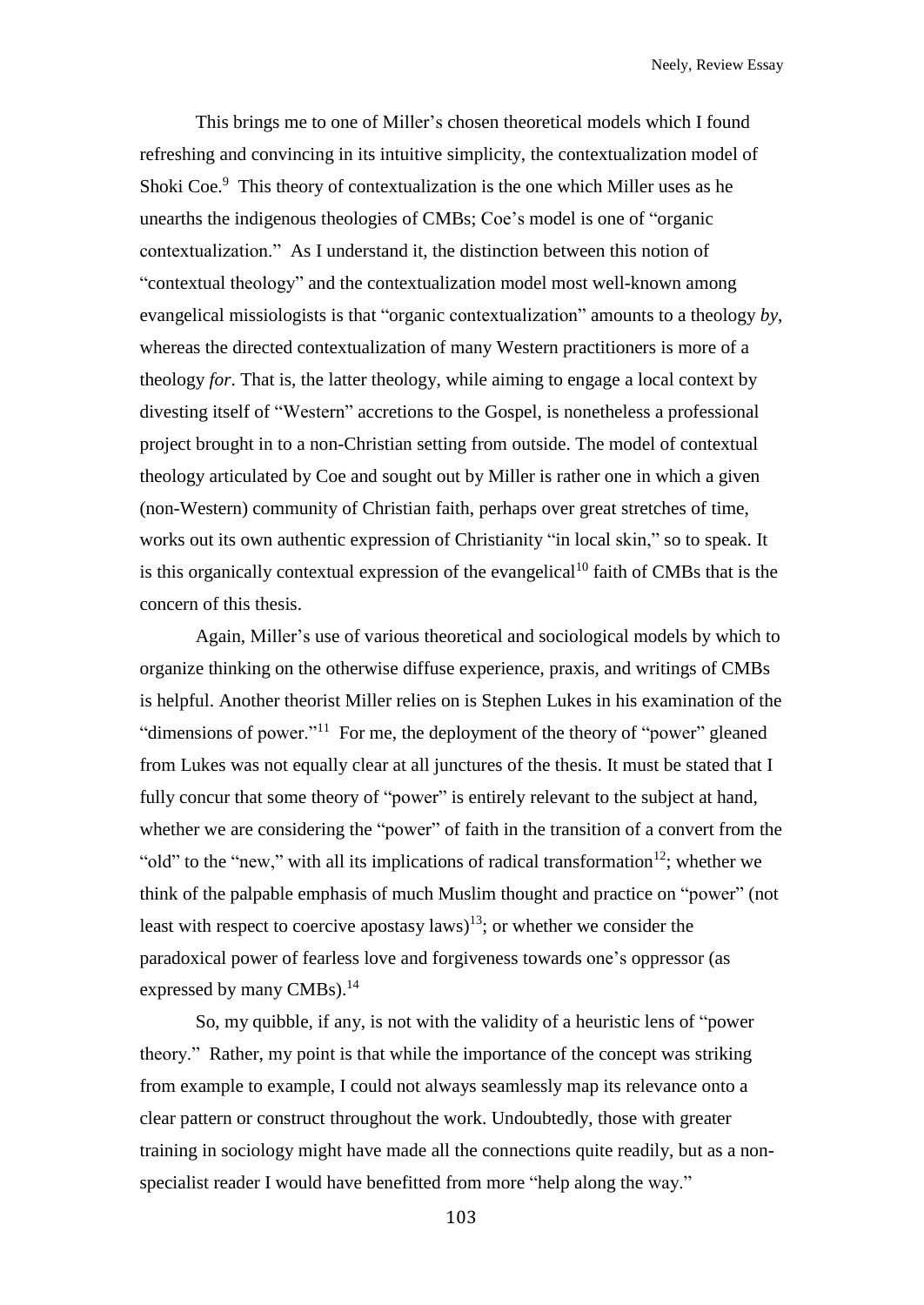Usually, a review is expected to include reservations or critique. Beyond the things just stated, I have no major criticism to offer. One might wish for further studies of this sort among more communities (more Arabophone groups as well as other settings, African, East Asian, Indian, and otherwise) to provide a larger base of investigation. But, this is no great criticism. It is an acknowledgement that more remains to be done, as Miller, no doubt, would agree. Similarly, one might wish he had had greater access to all the believers of the Arabophone congregation (see just below), but this, obviously, could not be helped. In many cases, the difficulty in gaining deep and sustained access to new faith communities of CMBs is simply a function of the geopolitical realities of our day and reflects the fact that Ex-Muslim Studies is itself an emerging field. Finally, I would agree with Miller himself in stating that further study could profitably be done among other Muslim apostates, whether of the non-religious variety, or, perhaps, among those who have converted to more traditional or sacramental forms of the Christian faith.<sup>15</sup> (It may be worth noting that studies of faith migration in the opposite direction, that is, *into* Islam, are also available. $16$ )

## Distinctives and Challenges of CMB Theology

Obviously, then, *the context* of theology is enormously important, but it is ultimately the theology itself that is so compelling. What "Living Among the Breakage" is about is also that which makes the thesis the most interesting—an emergent CMB theology. Miller's description of ex-Muslim theological discourse was particularly enlightening in his fifth chapter where he especially focuses on CMB writings. We will not elaborate here, but the construal of CMB theologies as mostly "liberation theology"<sup>17</sup> or "wisdom theology" is both creative and instructive. Not surprisingly, the theologies examined in the thesis were for the most part recognizably "evangelical."<sup>18</sup> However, certain aspects of the CMB theology stand out particularly sharply, especially against the backdrop of the converts' former Islamic identity. In some cases, these emphases actually represent something of a divergence from those of standard Western evangelicalism. In what follows I reflect on the distinctives, contributions, challenges, and problematics of CMB theology elucidated by Miller's work.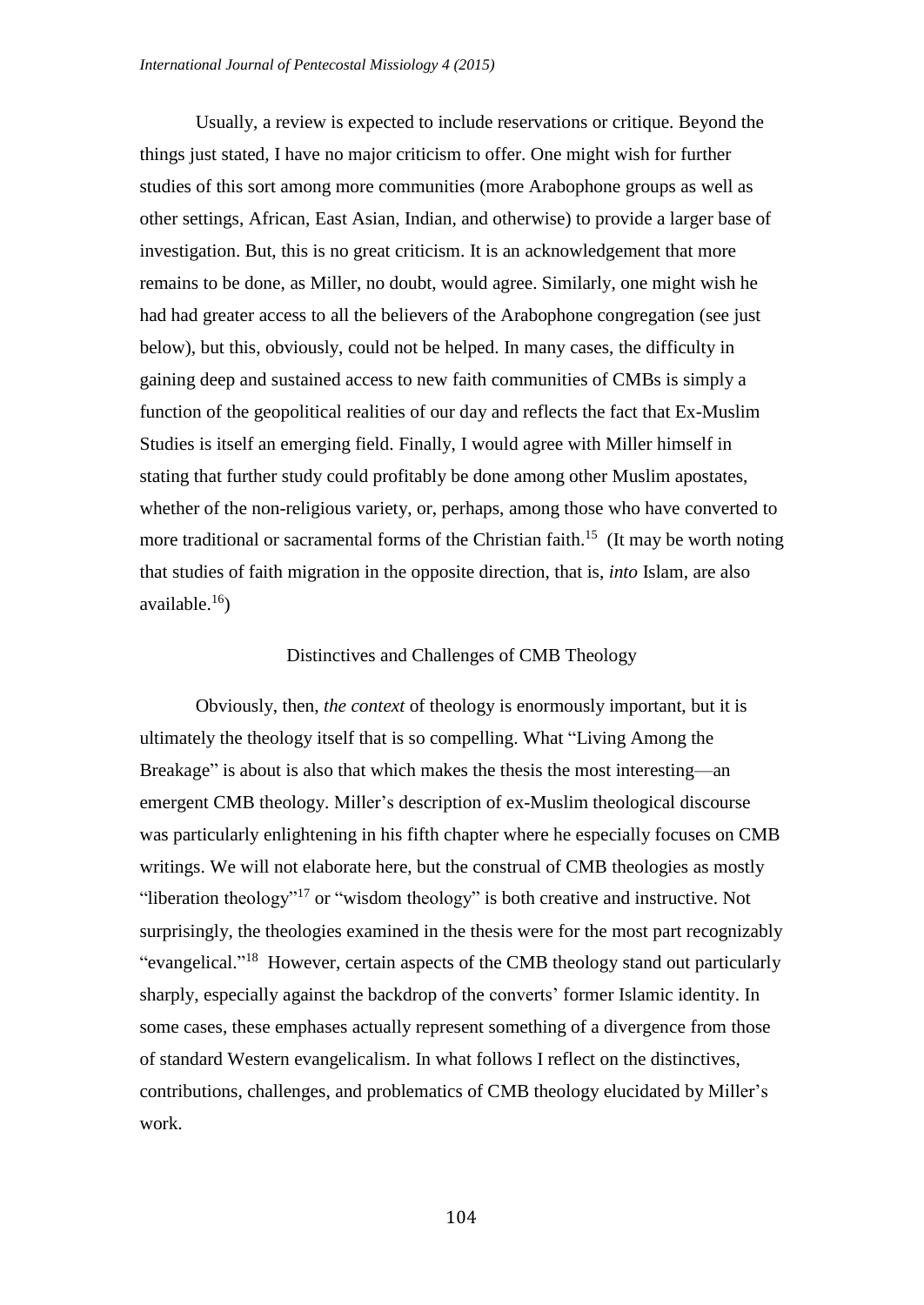One point of interest was the "foundational biblical texts" to which the CMBs constantly referred. While for Western Protestants a book like Romans might well be the text of choice, the recurrent platform for CMBs was apparently the Sermon on the Mount. Indeed, the ethical profile of Jesus and the manifest love of God were standout themes both in the conversions and subsequent theologies of many CMBs. It is not, of course, a novelty for evangelical piety to focus on the love of God, but the centrality of this motif for these ex-Muslims is striking.

In fact, for many CMBs there is an explicit and stark contrast between the *unconditional* love of God in Christ and the *conditional* love of the deity revealed in the Qur'an. Equally fascinating, and related to all this, was the discussion by CMBs of the Trinitarian character of God. This provided, what was to my mind, some of the most sophisticated theologizing by CMBs in Miller's study. For some of these believers, the eternal loving community that is the Trinity is vital to the truly loving essence of God; this, for them, stands in stark contrast to the essentially unknowable God of Islam. In the words of an Iranian-American Christian believer:

I believe that an important consideration is that Allah metaphysically cannot be love because he is a Monad God, not a Trinity. For Allah to be selfsufficient and perfect in his love he must have an object of love detached from creation. Because he is a Monad, he had no object of love prior to creation and hence was incapable of loving, which makes him imperfect and unable to love in his nature without humanity. St. Augustine explains how this dilemma is solved in his illustration of the Trinity; The Father is the lover, the Son is the beloved and the Holy Spirit is the spirit of love between the Father and the Son. Hence the Christian God is self-sufficient in His love apart from creation and only in Christianity can it truly be said 'God is Love.'<sup>19</sup>

According to these ex-Muslims, the God of Islam, even on a Sufi-telling, is a monadic being who *ipso facto* cannot have been "Love" from all eternity. (Once again, the *power* of a sacrificial, non-coercive *love*, in the face of persecution, is a key theme in the life-stories of many of the CMBs.)

Another fulcrum of CMB theology underlined in this research is the prominence of ecclesiology, both as critically important to the church and as an ongoing problem. Not far removed from this branch of theology is another heavy concern of the CMB communities studied, namely the sacraments, especially the initiation rite of baptism. Given the radically final consequences of the choice of baptism in a Muslim-dominated setting, this is probably not that surprising. In any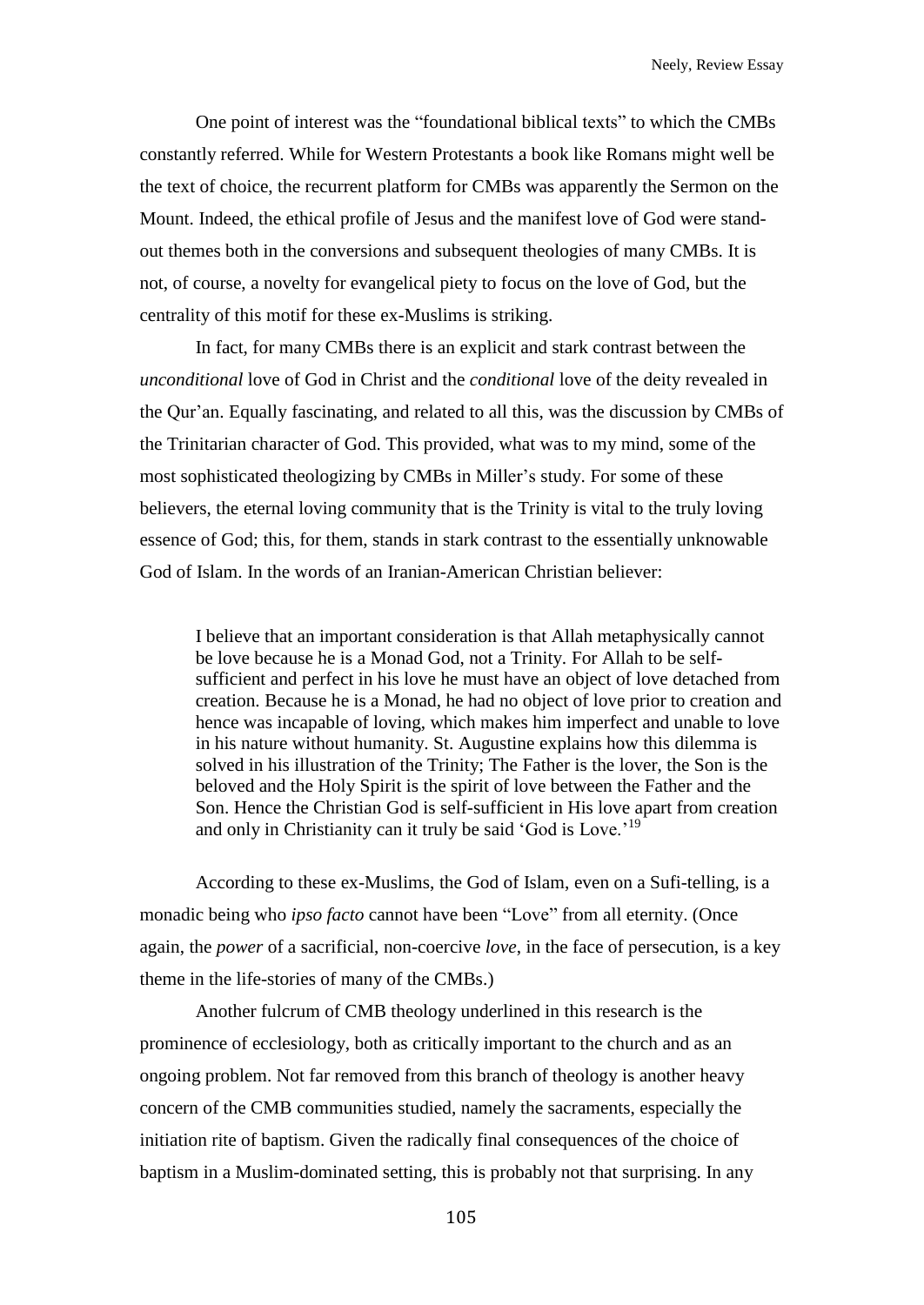case, a noteworthy trend among these ex-Muslim churches and communities was the very strong emphasis placed on the necessity and meaning of baptism. Being evangelical in orientation, there was usually no question of the salvific efficacy of baptism, but, nonetheless, there was an unusually strong insistence that baptism was somehow a vital part of becoming Christian, almost a part of the salvation process.

As to ecclesiology, two key questions are: "What is the church?" and, "How are its leaders to be formed?" This is very clearly an area in which the struggle to articulate theology and establish praxis is very closely tied to the struggle to establish a new Christian identity. Ecclesiology is highly important to the rising CMB communities. Equally, it is an area of real difficulty. The cultivation of CMB leaders *for the churches* is a related zone of difficulty.

How might qualified shepherds be raised up for these fledgling flocks? The case studies seemed to offer more questions than answers. In the Arabophone context, several years into the life of the new CMB church, it was still unclear when or if local leadership would emerge, be trained, and be trusted by the patron church nearby. In several of the Iranian Christian fellowships (situated in the West) there were no external limits on the churches' freedom to develop, to expand, and to appoint leaders, but a propensity towards mistrust and competition seemed to produce a pattern of church splits and/or collapses; a healthy path to leadership development seems elusive.<sup>20</sup>

Beyond the issue of leaders for the churches, however, is the simple question of the nature of "the church" into which the ex-Muslim Christian is to be integrated. For many CMBs in the West, particularly those seeking to join a "regular" evangelical church, a very common problem is the failure of the church to be for them a place of genuine community. Beyond the question of whether or not a given church welcomes  $CMBs<sub>1</sub><sup>21</sup>$  is the more dominant fact of the cultural individualism of most Western churches. Too often, as the convert is transitioning (sometimes painfully) from the old *umma* of Islam to the new family of faith, she does not in fact find the church to be a "family."<sup>22</sup> The new life in Christ will not, in this life, be utopian, to be sure, but the CMB church is certainly right in striving in its ecclesiology to move past ambiguity, disorientation, and a transitory status towards a rooted experience of being in and with the Church at large. CMBs are right to expect the church to be a dynamic, bonded gathering of the renewed people of God, a community, a family in which the disciple's identity is grounded.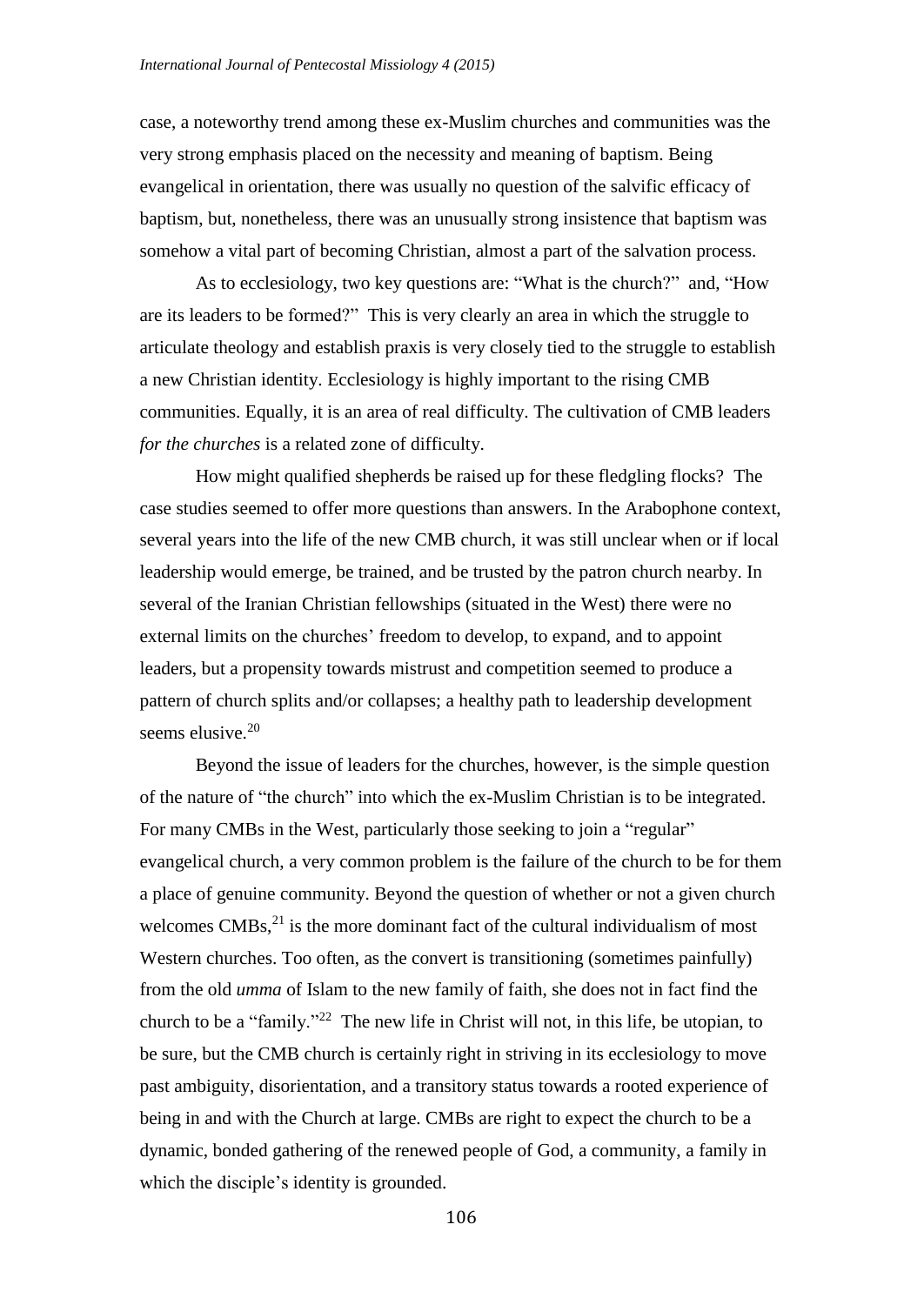Neely, Review Essay

So, to restate the issue: deeply impacting CMBs who are grappling with a contextual ecclesiology, are a pair of realities noted by Miller—the fissiparous and fractious nature of many of the emerging CMB churches, and the difficulty many CMBs have in finding a new spiritual home in the pre-existing Christian congregations. A century on from his day, the challenge of Temple Gairdner (d. 1928) of the Anglican mission in Cairo still resounds: the church must be *a home* for new believers out of Islam.<sup>23</sup> Perhaps we all have some "theologizing" to do.

## Conclusion

In wrapping up these thoughts on Miller's thesis, I will ruminate on some (hopefully) germane ideas with a degree of freedom. I want to hark back to two elements he describes as thematic in CMB thought, *a God of love* and *the ethics of Jesus* (and his people). Once again, for many CMBs the Sermon on the Mount is fundamental. It is emblematic of a God who is Love, and it sets out the challenge of discipleship in the way of that God. To borrow a qur'anic idiom, we might say that the *sabil allah* (the way of God) is actually the way of the cross.

As noted, when it comes to this classic teaching from the New Testament gospel(s), there is a degree of contrast with some forms of Western Protestantism which gravitate first to "justification texts" in Paul for articulating everything from "the Gospel" to Christian faith and life. Yes, it *is* the post-crucifixion, *resurrection* life of Jesus which enlivens and justifies us by grace through faith. But it is also the case that Jesus' *earthly* life (and death) embodied his mission and the love of the Father for us, and that must inform and shape our ongoing "following."

And thus we might correct shallow or mistaken views "as to what Christian commitment involves, by stressing the need for constant meditation on the four gospels, over and above the rest of our Bible reading; for gospel study enables us both to keep our Lord in clear view and to hold before our minds the relational frame of discipleship to him. The doctrines on which our discipleship rests are clearest in the epistles, but the nature of discipleship itself is most vividly portrayed in the gospels."<sup>24</sup> Cross Bearing is integral to "Gospel bearing"—The path of discipleship is not optional; it is of no use to be a pauline theologian, without being a disciple first and foremost. The Muslim world so needs to encounter disciples dead to self, alive with the Spirit.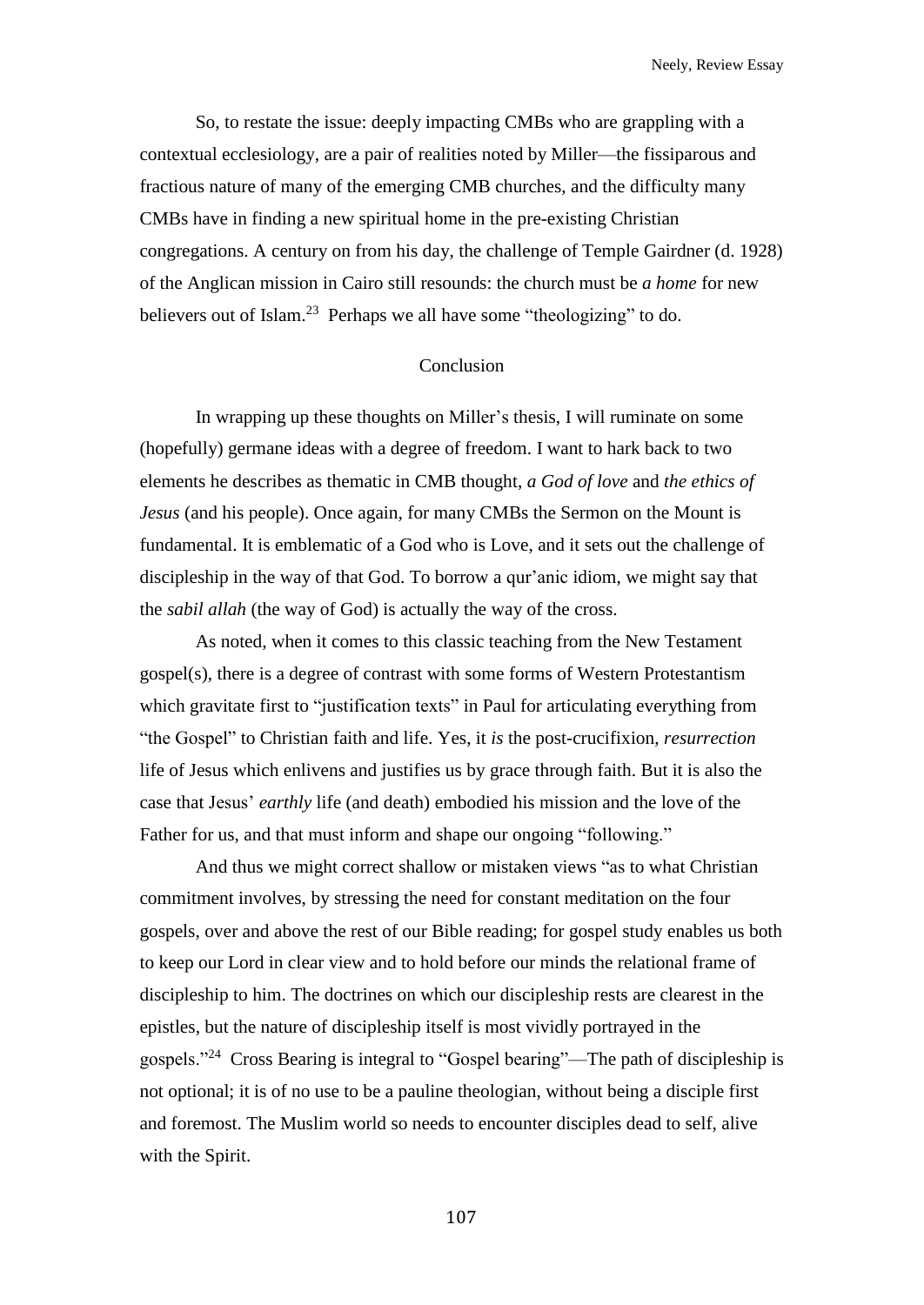These days our screens seem to be dominated by a despairing Western hedonism or the oppressive face of ISIS; what a contrast to see the glory of a God of love shining out of the face of Christ. The beauty of this Lord, as well as the travail and triumph, the purity and passion, of followership come through hauntingly in the poem of Fatima al-Mutayri, a young Saudi martyred for her faith in Christ in 2008:

> May the Lord Jesus guide you, O Muslims And enlighten your hearts that you might love others…

And what we say are the words of the master of the prophets And we do not worship the cross and we are not insane We worship the Lord Jesus, the light of the world We left Mohammed and we are no longer on his path And we follow Jesus the Messiah, the clear truth And truly we love our homeland and we are not traitors We take pride that we are Saudi citizens…

Be content to leave us alone to be believers in Jesus Leave us to live in grace until our time comes My tears are on my cheek and, Oh! The heart is sad…

And the Messiah says: blessed are all the persecuted And we, for the sake of the Messiah bear all things And what is it to you that we are [considered] infidels? You will not enter our graves or be buried with us Enough, your swords do not concern me at all

Your threats do not concern me and we are not afraid By God, I am for death, a Christian, Oh my eye Cry for what has passed in a sad life I was far from the Lord Jesus for many years Oh history record and bear witness, Oh witnesses!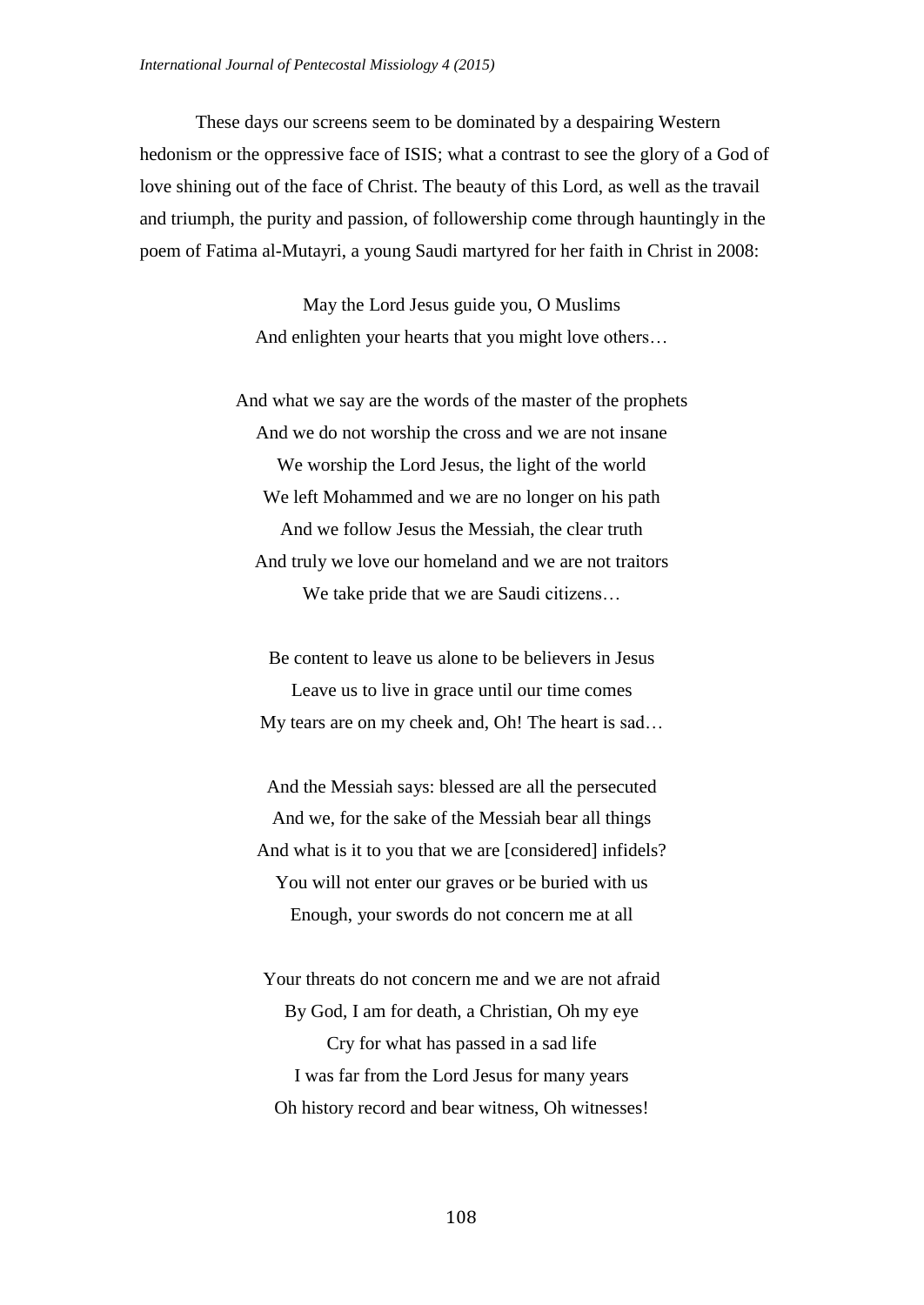We are Christians walking on the path of the Messiah... Where is the humanity, and love, and where are you? And my last words I pray to the Lord of the worlds Jesus the Messiah, the light of the clear guidance, That he changes your notions and sets right the scales of justice And spreads love among you, Oh Muslims<sup>25</sup>

-------------------------

The church has a vital responsibility in engaging CMB brothers and sisters as they move out of liminality into a fully integrated new identity. Miller's thesis title alludes to lines from T.S. Eliot, "living among the breakage."<sup>26</sup> There are multiple sources of "breakage" in play—causes of stress, strain, and pain as the convert moves from the old identity into the new. These pressure points include the human frailty of the CMB; the frailty of the Christian communities they join; the tension of inhabiting (in some measure) the identities and expectations of both the old and new "worlds" simultaneously; the coercive force of "apostasy ideology;" and the disorientation, "freedom," and fragmentation of the postmodern world. All this must be navigated as new identities and new theologies<sup>27</sup> together struggle to the surface.<sup>28</sup> Muslims finding the embrace of Christ represent a rising tide in our world; they must also experience the embrace of Christ's community. Miller has provided us with a lucid look at this developing, global narrative, a story full of both hope *and* challenge for all the Church.

 $\overline{a}$ 

<sup>1</sup> Miller's thesis can be found on his Academia.edu page at:

https://www.academia.edu/3621412/Living\_Among\_the\_Breakage\_Contextual\_Theologymaking and ex-Muslim Christians (accessed 28 March 2015). All citations in this essay will be based on the pagination of Miller's doctoral thesis.

<sup>2</sup> Is it *ever* called for (!)?

<sup>&</sup>lt;sup>3</sup> Poetry is a particularly important mode of expression in Middle Eastern societies.

<sup>4</sup> Which are contrasted with the values of the mosque in Miller's study.

<sup>&</sup>lt;sup>5</sup> If we may designate Iran as a "Middle Eastern" country.

<sup>&</sup>lt;sup>6</sup> The growth of Iranian house-churches is reportedly remarkable within the country of Iran as well.

 $<sup>7</sup>$  E.g., the impact of mass-media bringing new "worldview possibilities" into heretofore tightly</sup> controlled Islamic environments; or, the possible lure of "freedom" or "prosperity" in the West as an incentive towards less than sincere "conversion" by asylum applicants.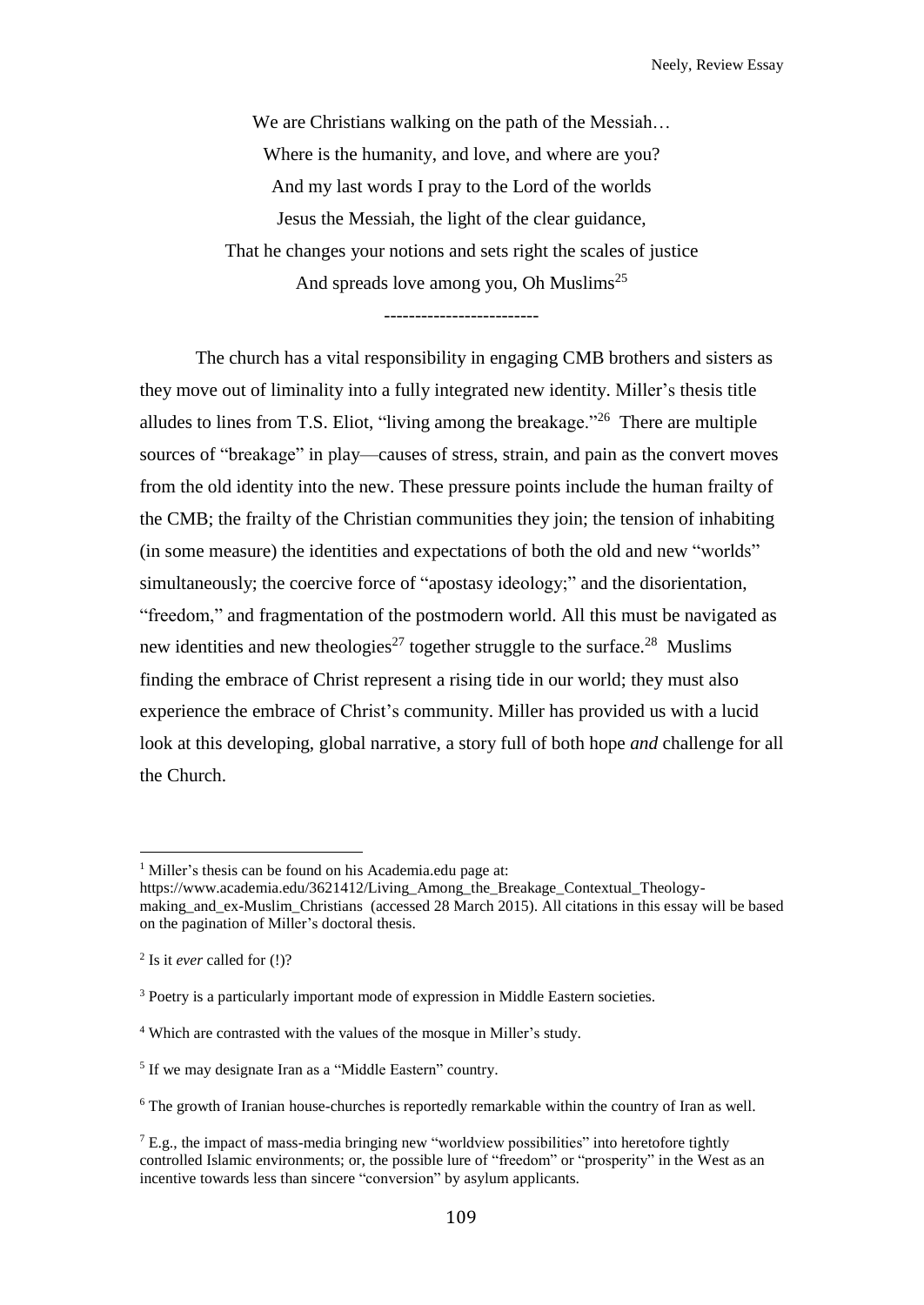<sup>8</sup> Followed by a brief conclusion section.

 $\overline{a}$ 

<sup>9</sup> See "Living Among the Breakage," 13-18. (See Shoki Coe, "In Search of Renewal in Theological Education," *Theological Education* 9, no. 4 (1973): 233-243 and ibid., "Theological Education—a Worldwide Perspective," *Theological Education* 11, no. 1 (1974): 5-12.) Miller supplements this approach with a sociological theory of theological knowledge advocated by Robert J. Schreiter ("Living Among the Breakage," 22-24). Miller particularly uses Robert J. Schreiter, *Constructing Local Theologies* (London: SCM, 1985).

 $10$  Miller notes that the majority of Christian communities emerging from Muslim backgrounds may be traced back to efforts of American/Western evangelicals and are themselves evangelical. This research demonstrates, however, that these new groups of believers are by no means mere clones of the Western evangelical communities from which they directly or indirectly stem.

11 "Living Among the Breakage," 24-26. Lukes' work is Steven Lukes, *Power: A Radical View* (London, New York: MacMillan, 1974).

 $12$  On Rambo's model of "conversion" see "Living Among the Breakage," 40-43. The work is: Lewis Rambo, *Understanding Religious Conversion* (New Haven, London: Yale University Press, 1993). (Also reference to Arthur Darby Nock, *Conversion; the Old and the New in Religion from Alexander the Great to Augustine of Hippo* (London: Oxford University Press, 1933), throughout chapter two.)

<sup>13</sup> See "Living Among the Breakage," 54-62. There is a heavy legacy of "apostasy law" in many Islamic cultures, whether or not punitive "*shari'a*" measures are the explicit law of the land.

<sup>14</sup> See the poem by Fatima al-Mutayri at the end of this review.

<sup>15</sup> See "Living Among the Breakage," 254.

<sup>16</sup> Here I provide a couple of relevant titles with which I myself have just a passing acquaintance. These (along with their bibliography) may be an entry point for anyone caring to look into conversion to Islam in the West: Marcia Hermansen, "Roads to Mecca: Conversion Narratives of European and Euro-American Muslims," *Muslim World* 89, no. 1 (1999): 56–89, and Kate Zebiri, *British Muslim Converts: Choosing Alternative Lives*, (Oxford: Oneworld, 2008).

<sup>17</sup> The patterns and *ethos* of a liberationist approach are evident in many CMB authors; however, one ought *not* look here for *the politics* of traditional Latin American liberation theology.

<sup>18</sup> See the note above on the evangelical roots of most CMBs.

<sup>19</sup> "Living Among the Breakage," 241.

<sup>20</sup> Miller notes the work of Roy Oksnevad on precisely the issue of ecclesial disharmony in Iranian churches of the diaspora (see p. 245). Oksnevad's relevant article is "BMB Discipleship: An Investigation into the Factors Leading to Disharmony within the Iranian Churches in the Diaspora" in *Saint Francis Magazine* 8, no. 4 (2012): 397-434. (Unfortunately, currently the Saint Francis Magazine is no longer online.)

<sup>21</sup> Perhaps a weightier, riskier, and more historically loaded issue for the churches of the historic Christian minority in the Muslim East.

<sup>22</sup> Related issues are addressed in the work of Kathryn Kraft with whom Miller interacts at various points in the thesis.

<sup>23</sup> "Living Among the Breakage," 232.

<sup>24</sup> J. I. Packer, *Keep in Step with the Spirit*, as cited by Michael Bird in *Evangelical Theology: A Biblical and Systematic Introduction* (Grand Rapids, MI: Zondervan, 2013), Kindle Locations 7933- 7936.